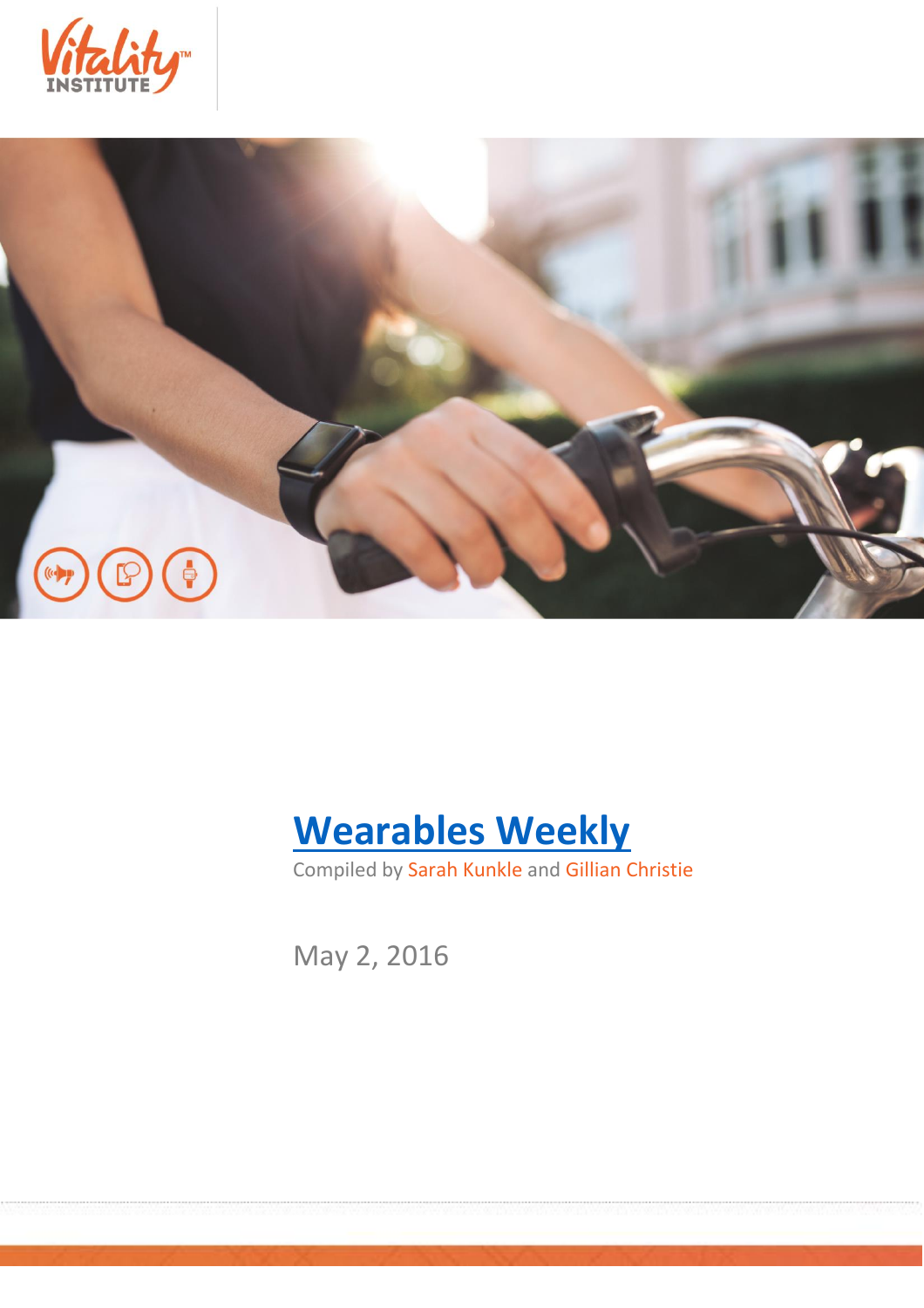

*Last week was a busy week for wearables and digital health with Apple finally unveiling specific CareKit apps and Nokia acquiring Withings, a French digital health company. Read the latest below!*

## **[Apple's First CareKit Apps Are Here](http://www.fastcompany.com/3059372/most-innovative-companies/apples-first-carekit-apps-are-here)**

Although Apple introduced CareKit last month, it has finally unveiled specific apps using its new platform. The Apple CareKit team has been working with three startups that received early access to its code: One Drop, an app for diabetes management; Glow, a maker of reproductive health apps; and Iodine, a medication management app for people with depression. Apple is also working with the Cleveland Clinic on an app for patients with respiratory conditions such as asthma, which should be available in the coming days.

**Importance**: More hospitals and healthcare providers are exploring mobile health because of the policy shift toward value-based care (payment based on outcomes rather than volume). A major challenge is whether these apps will integrate effectively with clinician workflow—doctors are already overwhelmed with technology, and many are concerned about liability surrounding the data generated by these technologies.

## **[Connected fitness is losing Under Armour money, but CEO says data will pay off](http://mobihealthnews.com/content/connected-fitness-losing-under-armour-money-ceo-says-data-will-pay)**

In a recent investor call, Under Armour revealed that although overall revenues increased by about 30 percent this quarter, the company's Connected Fitness business is still not turning a profit. UA says it lost \$16.5 million in Q1 on Connected Fitness. The UA Connected Fitness business is made up mostly of its 2015 fitness app acquisitions, including MyFitnessPal, MapMyFitness, and Endomondo. Under Armour also launched HealthBox earlier this quarter, a bundled offering of three digital health devices. HealthBox was the second best-selling product on Under Armour's website this quarter. **Importance:** Although this division is currently losing money for UA, CEO Kevin Plank still believes that the future of Connected Fitness is very bright. Plank believes that the real value of the business is in the data, remarking that "data is the new oil." The UA Connected Fitness community includes more than 160 million users with 100,000 new users registering every day.

## **[Tech giant Nokia to acquire digital health device maker Withings for \\$191 million](http://mobihealthnews.com/content/tech-giant-nokia-acquire-digital-health-device-maker-withings-191-million)**

Nokia Technologies announced that it is acquiring Withings, a French connected health device manufacturer for \$191 million (170 million euros). Withings makes smartphone-connected weight scales, blood pressure cuffs, activity trackers, and thermometers. Cedric Hutchings, Withings CEO, assured users that the acquisition would not lead to any change in the experience of using current products or apps.

**Importance**: The Withings acquisition shows that digital health will be a major new direction for Nokia, which sold its mobile phone business to Microsoft in 2014, and is part of a broader trend of companies entering the digital health space – Adidas, Fossil, Under Armour, and more.

## **Other Health Technology Headlines**

[About.com launches Verywell, a standalone brand focused on health](http://techcrunch.com/2016/04/26/about-com-launches-verywell-a-standalone-brand-focused-on-health/) [Apple iPhone sees first YOY sales dip ever](http://techcrunch.com/2016/04/26/apple-iphone-sees-first-yoy-sales-dip-ever/) [Apple's Watch Outpaced the iPhone in First Year](http://www.wsj.com/articles/apple-watch-with-sizable-sales-cant-shake-its-critics-1461524901) [Behavior Change Techniques Present in Wearable Activity Trackers: A Critical Analysis](http://mhealth.jmir.org/2016/2/e40/) [Connected toothbrush company Beam expands into dental insurance, launches in California](http://mobihealthnews.com/content/planned-connected-toothbrush-company-beam-expands-dental-insurance-launches-california) [Dana Farber, Fitbit to study the impact of weight loss on breast cancer recurrence](http://mobihealthnews.com/content/dana-farber-fitbit-study-impact-weight-loss-breast-cancer-recurrence)